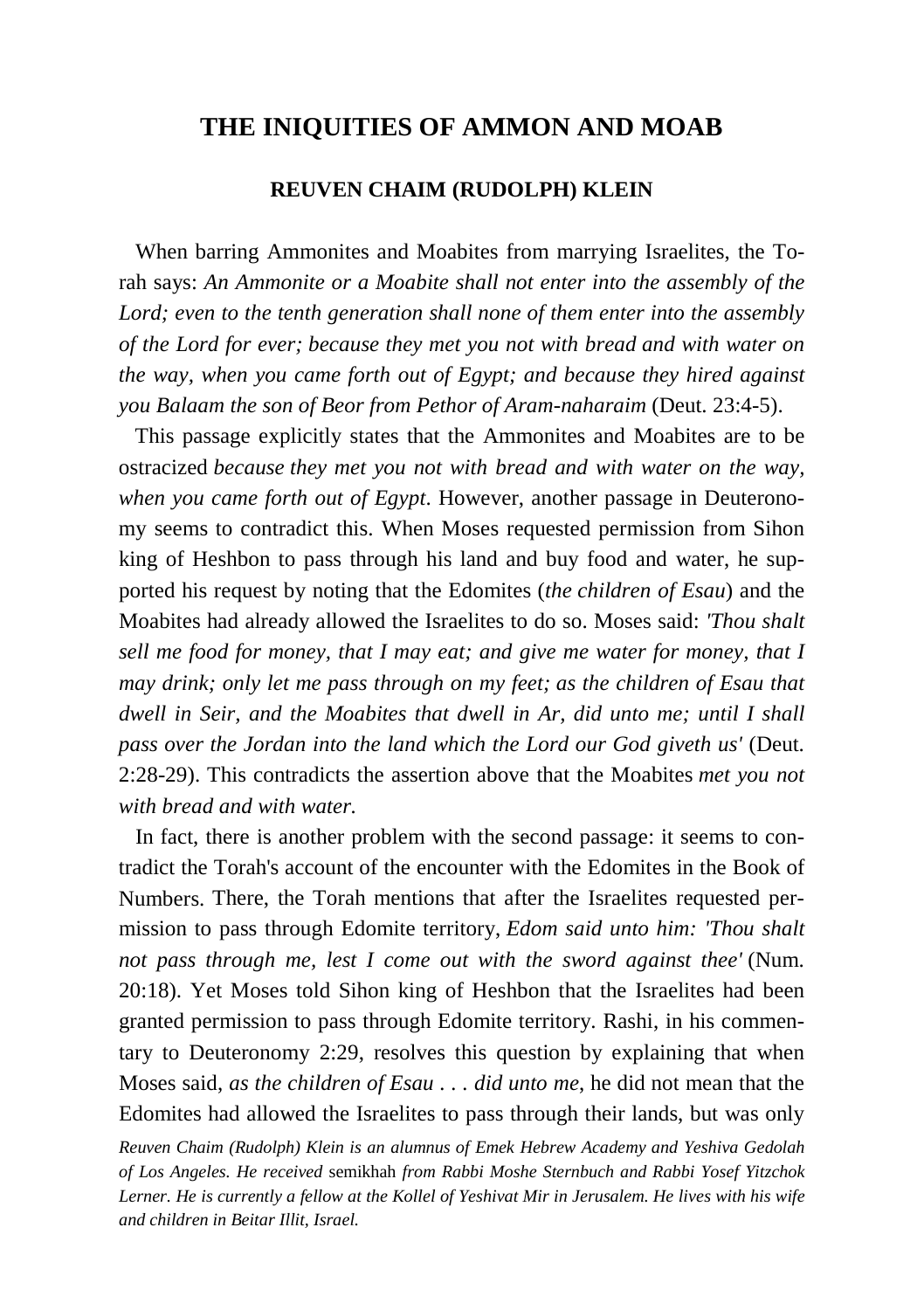referring to their having sold the Israelites food and water. Ibn Ezra points out in his commentary to Deuteronomy 2:29 that Rashi's explanation resolves the second contradiction, but only serves to strengthen the first one – since Rashi obviously understood that the Moabites did indeed sell food and water to the Israelites, while Deuteronomy 23:4-5 condemns the Ammonites and Moabites precisely for not doing so.

 There are several ways to solve this conundrum. I will now indicate the approaches adopted by various commentators throughout the ages and discuss the strengths and weaknesses of each.

### THE ISRAELITES PASSED THROUGH FOREIGN TERRITORY

 The simplest way to resolve the contradiction is by explaining that the words *as the children of Esau that dwell in Seir, and the Moabites that dwell in Ar, did unto me* refer to two different actions: the Edomites sold food and water to the Israelites, and the Moabites allowed them to pass through their land. In fact, however, the Edomites would not allow the Israelites to pass through their land, and the Moabites did not sell them food and water.

 A variation of this approach is adopted by Ibn Ezra (Deut. 2:29), by the twelfth-century French scholar Rabbenu Joseph Bekhor-Shor (Num. 21:22; Deut. 2:29) and by Rabbenu Bahya (Num. 20:18; Deut. 2:29). They explain that the Israelites passed through the outskirts of Edomite and Moabite territory without entering their heartland, and that they asked Sihon's permission to do the same in his case. According to their understanding of the text, *as the children of Esau . . . did unto me* refers only to the Israelites passing through Edomite and Moabite lands, $\int$  not to buying food.

 Rashbam, in his commentary (Deut. 2:4 and 29), splits the meaning of this phrase in the opposite way, explaining that *as the children of Esau that dwell in Seir . . . did unto me* refers specifically to the Edomites who lived in Seir. They allowed the Israelites to pass through their land, while the other Edomites did not grant such permission and even threatened to retaliate if the Israelites violated their territorial sovereignty. Rashbam likewise explains that *and the Moabites that dwell in Ar did unto me* indicates that only those Moabites living in Ar sold food and water to the Israelites, while all other Moabites did not. Rashbam probably saw this explanation alluded to in the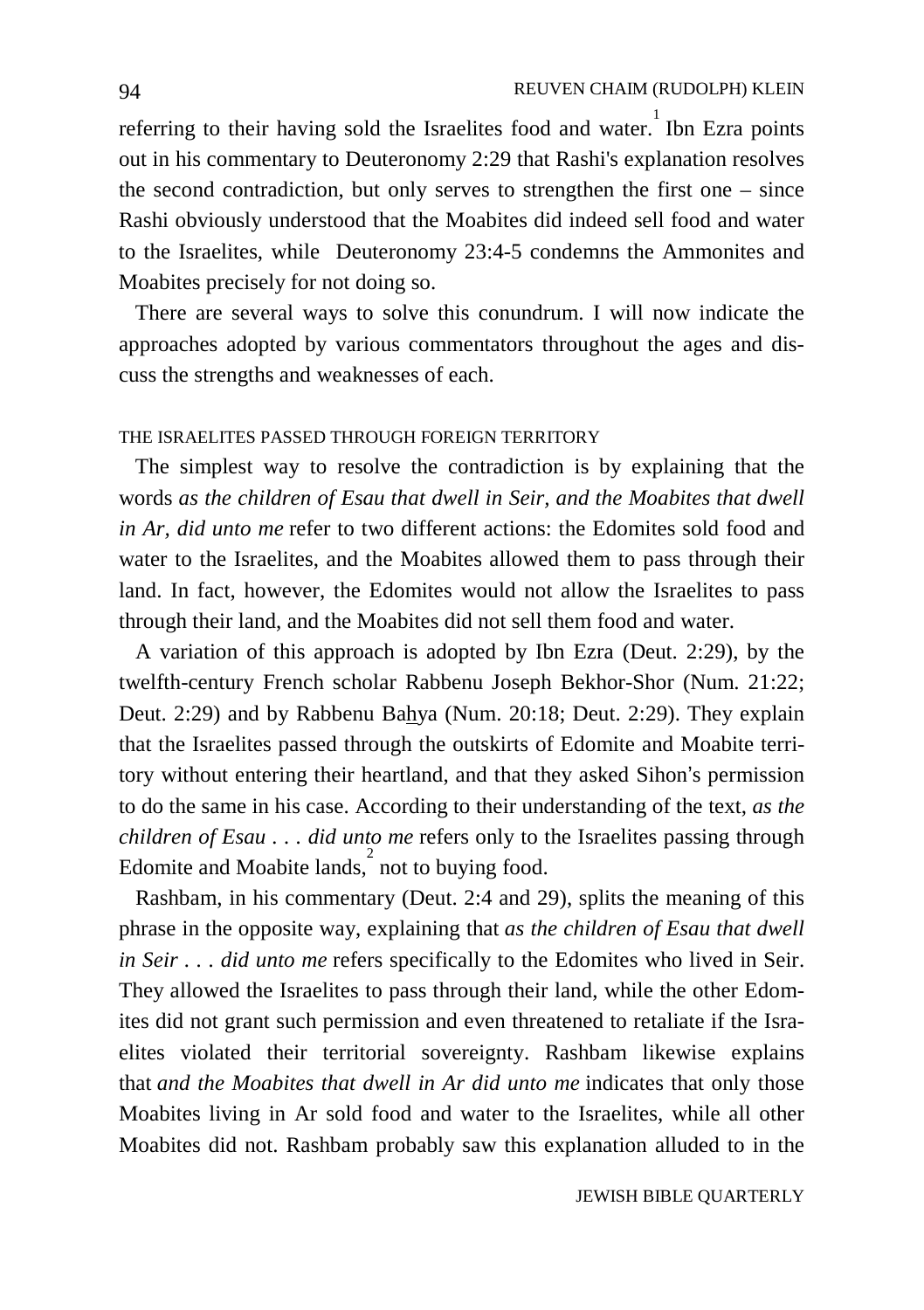text, since the Torah makes a point of mentioning where exactly these Edomites and Moabites lived, instead of simply identifying their nationality without any geographical markers.<sup>3</sup> R. Menahem Meiri (on TB *Yevamot 77a*) also writes that only the Moabites who lived in Ar supplied the Israelites with food and water, whereas the other Moabites did not. Since the Moabites inhabiting other localities did not supply food and water, the entire Moabite nation was to be ostracized.<sup>5</sup>

 None of these explanations are compatible with Rashi's view. As mentioned earlier, Rashi explains that *as the children of Esau did unto me* refers to the Edomites selling food and water to the Israelites. It would therefore appear that the Moabites mentioned in the same verse also sold food and water to the Israelites. Commenting on Numbers 21:13, however, Rashi states that the Moabites did not grant the Israelites leave to pass through their territory. In his commentary to Deuteronomy 23:5, Nahmanides (Ramban, 1194–1270) both mentions and rejects Ibn Ezra's explanation because he finds no textual evidence that the Israelites encroached on the territories of Edom or Moab. The Torah, in fact, makes it perfectly clear that the Israelites did not enter either of those lands.<sup>6</sup>

### DIFFERENTIATING BETWEEN "MEETING" AND "SELLING"

 Several commentators answer the presumed inconsistency in the Torah's description of the Moabites' behavior by differentiating between Deuteronomy 23:5, which condemns the Moabites for not "meeting" the Israelites with free bread and water; and Deuteronomy 2:29, which states that the Moabites sold provisions to the Israelites. This basic answer is supplied by Ibn Ezra on Deuteronomy 2:29 and Hizkuni on Deuteronomy 23:5. Similarly, R. Obadiah Sforno, commenting on Deuteronomy 23:5, explains that neither the Ammonites nor the Moabites "met" the Israelites with food and water; however, the Ammonites would not even sell to the Israelites, while the Moabites did. Both nations were to be ostracized as if they had acted in the same way, because even though the Ammonites' offence was worse, the Moabites committed the additional sin of hiring Balaam to curse the Israelites.

 R. Elijah Mizrahi (1455-1525), in his famous supercommentary on Rashi (Deut. 2:27), agrees with this explanation and R. Pinhas Ha-Levi Horowitz (1731-1805) considers it the best explanation of Rashi's view. 7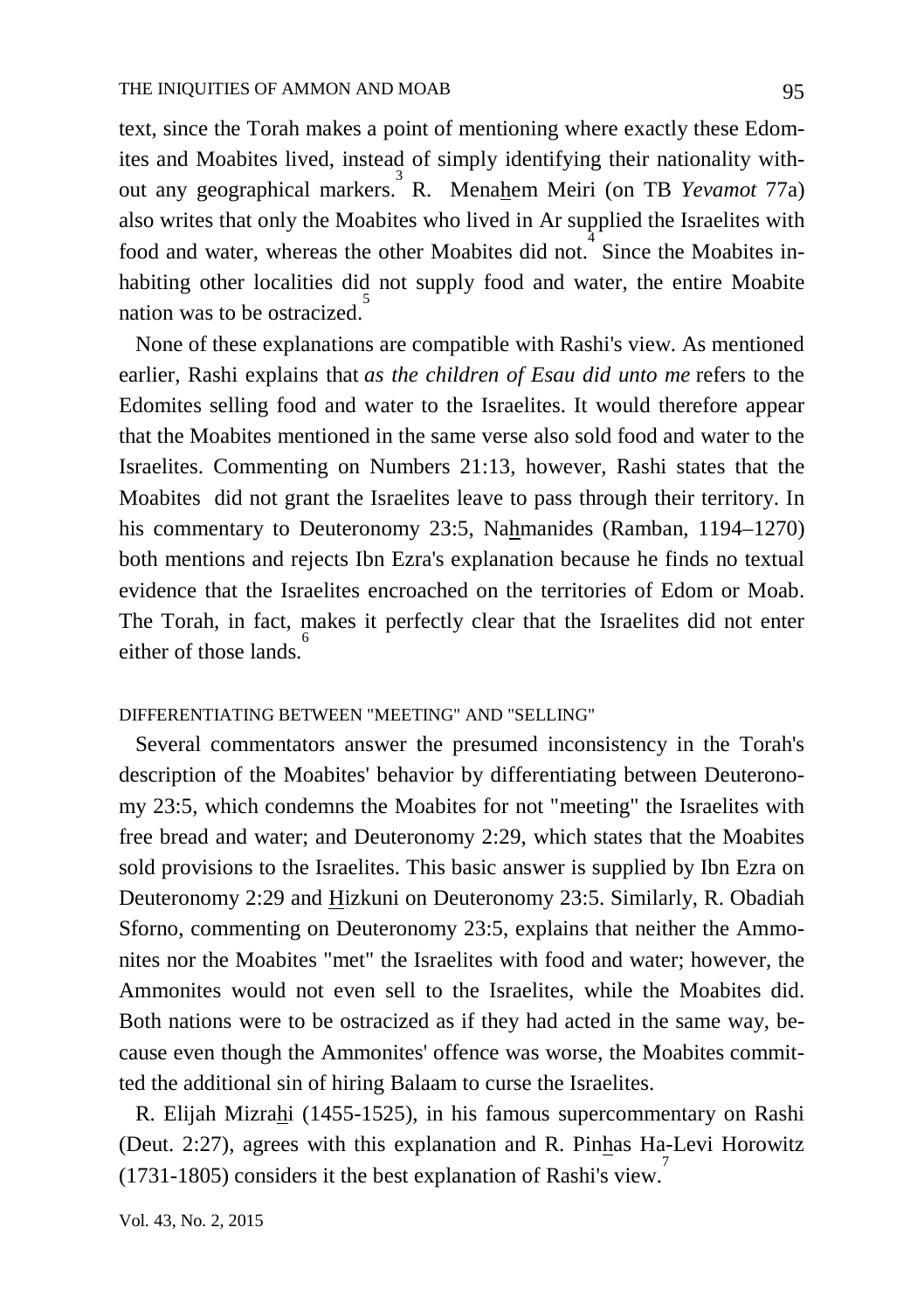R. Isaac Arama (c. 1420-1494) focuses the Torah's criticism of the Moabites on their failure to take action at the appropriate time. The Moabites, he declares, were expected to sell food and water to the Israelites immediately upon their exit from Egypt, when they most needed it, before the manna began to fall. In an enlightening play on words, Arama explains that supplying the Israelites with food and water in their fortieth year in the desert is not called "meeting" (*makdim*) them, but "being late" (*me'aher*). 8 Don Isaac Abrabanel, in his commentary to Deuteronomy 23:5, gives the same explanation.

 Nahmanides (Deut. 23:5) had earlier objected to such approaches, writing that the Moabites should not have been expected to supply the Israelites' large camp with free provisions, or even to engage in selling them food and water, so they deserved no blame for actually vending these supplies.

 However, R. Samuel Edels (1555-1631) refutes Nahmanides' argument, quoting the once widely observed practice among nations at peace. Should one nation's traveling camp approach the border of another nation, the latter's army would greet the former by offering them provisions free of charge.

# HIZKUNI'S LITERARY APPROACH

 Hizkuni (Deut. 2:29) suggests that *as the children of Esau that dwell in Seir,* and the Moabites that dwell in Ar, did unto me does not refer to the preceding verse, which contains the Israelites' request to pass through Heshbonite land and buy food and water from its inhabitants. Rather, it alludes to the fact that Sihon king of Heshbon acted just as the Edomites and the Moabites had done, flatly rejecting the request. In essence, Hizkuni suggests that Deuteronomy 2:29 and 2:30 should be reversed and he renders the whole passage as follows:

*And I sent messengers out of the wilderness of Kedemoth unto Sihon king of Heshbon with words of peace, saying: 'Let me pass through thy land; I will go along by the highway, I will neither turn unto the right hand nor to the left. Thou shalt sell me food for money, that I may eat; and give me water for money, that I may drink; only let me pass through on my feet.' But Sihon king of Heshbon would not let us pass by him; for the Lord thy God hard-*

JEWISH BIBLE QUARTERLY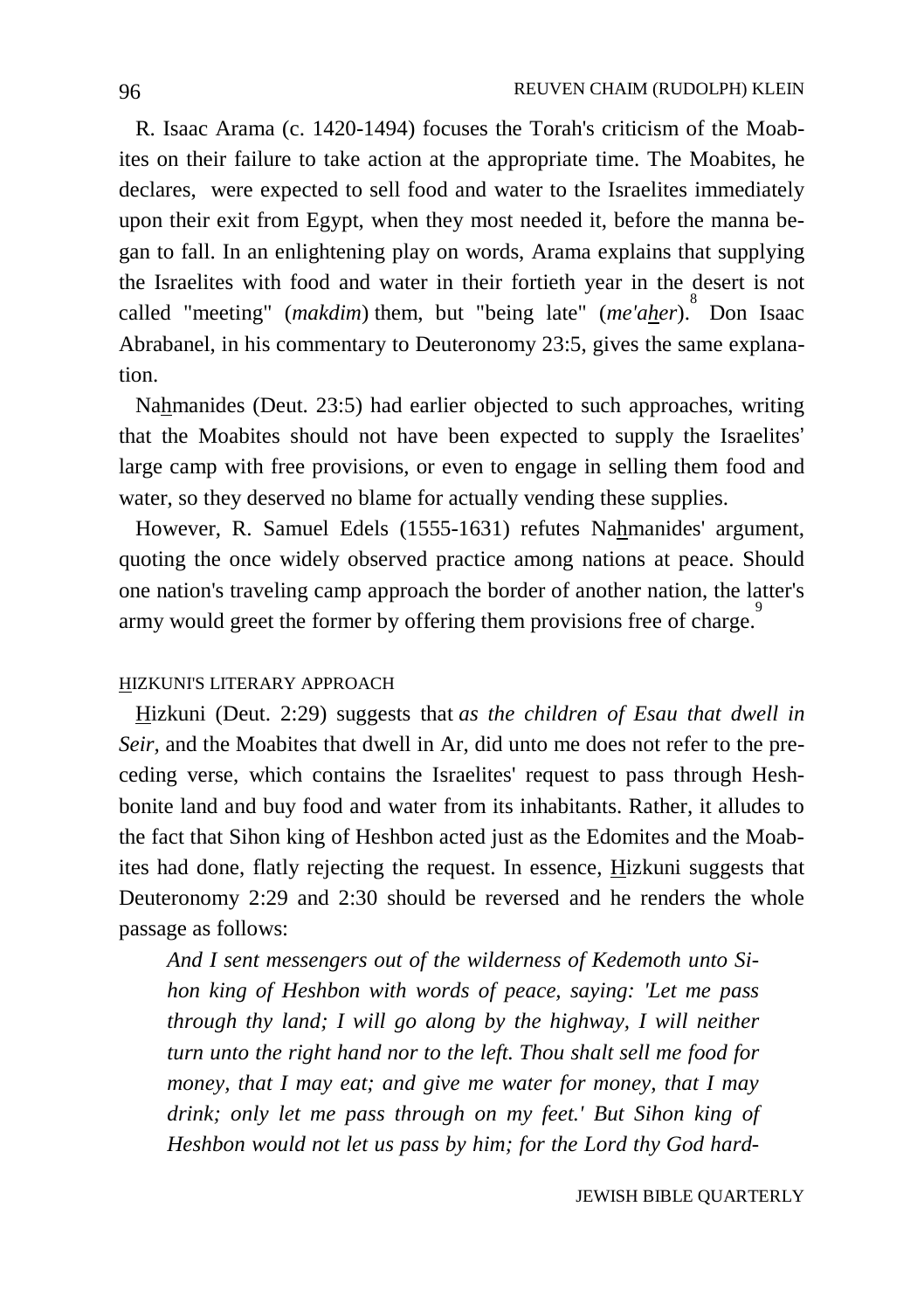*ened his spirit, and made his heart obstinate, that He might deliver him into thy hand, as appeareth this day, just as the children of Esau that dwell in Seir, and the Moabites that dwell in Ar, did unto me* [i.e., they blocked our passage]; *until I shall pass over the Jordan into the land which the Lord our God giveth us* (Deut. 2:26- 30).

 In light of Hizkuni's rendering of the account in Deuteronomy, the text neither implies that the Israelites passed through Edomite and Moabite territories (in fact it says the opposite) nor that the Edomites or Moabites supplied the Israelites with food and water, thus all contradictions are resolved. Nonetheless, the difficulty with this approach is glaringly obvious: the order of the verses in the Torah already precludes such a rendering.

## A NEW APPROACH BY NAHMANIDES

 Nahmanides (Deut. 23:5) explains the Torah's rationale for condemning the Moabites in a way that differs from a simple reading of the text. Thus, for banning Ammonites and Moabites from the assembly of the Lord, the text adduces two reasons, each of which applies to only one of the nations. The Ammonites are to be ostracized *because they met you not with bread and water* <sup>10</sup> while the Moabites, who did sell bread and water, are to be ostracized *because they hired against you Balaam the son of Beor.* This explanation is also quoted by Hizkuni (Deut. 2:29) and by Ritba in the name of the Tosafists.<sup>11</sup>

 Nahmanides deduces that *because they met you not with bread and water*  cannot be the reason why the Moabites were ostracized, since both the Moabites and the Edomites sold provisions to the Israelites. Thus, if the Torah forbids the Moabites to marry into the Jewish people, it should likewise include the Edomites in this prohibition. The fact that the Edomites are not ostracized proves that the Moabites must be condemned for a reason other than failing to supply the Israelites with free provisions.

### DIFFICULTIES WITH NAHMANIDES' APPROACH

 Rabbis Arama and Abrabanel note that a grammatical nuance disproves Nahmanides' view. When the Book of Nehemiah recalls the prohibition to marry an Ammonite or Moabite, we find: *On that day they read in the book*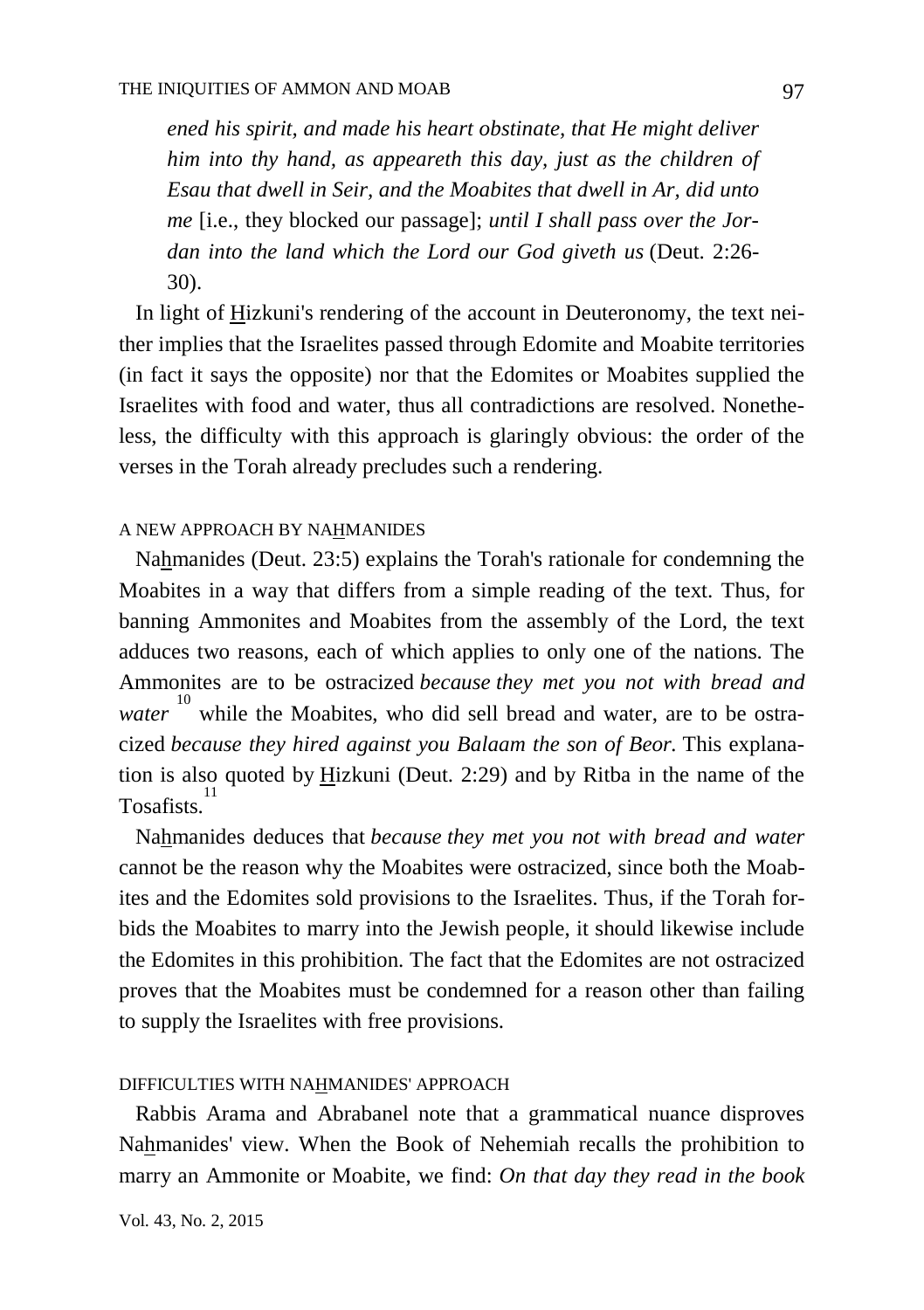*of Moses in the hearing of the people; and therein was found written, that an Ammonite and a Moabite should not enter into the assembly of God for ever; because they* [plur.] *met not the children of Israel with bread and with water, but hired* [sing.] *Balaam against them, to curse them; howbeit our God turned the curse into a blessing* (Neh. 13:1-2).

 When the first reason for ostracizing the Ammonites and Moabites appears, their sin is described in the plural: *because* they *met not the Israelites with bread and water*; but when the second reason follows, a singular form is employed: *because* he *hired Balaam against them*. Thus, the simple reading of the biblical texts confirms that the first reason refers to both the Ammonites and the Moabites, while the second refers only to the Moabites. This would invalidate Nahmanides' claim that the first reason applies only to the Ammonites.

 Mishnah *Yevamot* 8:3 rules that the Torah's prohibition of marrying Ammonites and Moabites only applies to a Jewish woman marrying an Ammonite or Moabite man, whereas a Jewish man is allowed to marry an Ammonite or Moabite woman. After a lengthy discussion, TB *Yevamot* 76b-77a concludes that this gender difference is based on the Torah's rationale for prohibiting the Ammonites and Moabites. They are to be ostracized because they *met not the Israelites with bread and water.* The Talmud reasons that while it is the nature of men to be outgoing and to meet people, this is not the nature of women. In his work *Minhat Yehudah* (Deut. 2:29), the Tosafist Judah ben Eliezer points out that this also negates the view of Nahmanides, that only the Ammonites did not provide food.

## THE IMPORTANCE OF A SIP

 Another Talmudic passage runs counter to the explanation of Nahmanides. TB *Sanhedrin* 103b declares: "Fateful is a 'sip' (*legimah*), since two families were excluded from Israel because of it." In context, the Talmud basically means that because the Ammonites and Moabites did not offer the Israelites a "sip" from their water, they were barred from entering the assembly of the Lord. Both the Ammonites and Moabites are understood to be outsiders because they did not meet the Israelites with bread and water. This difficulty was noted by many rabbinic commentators.<sup>1</sup>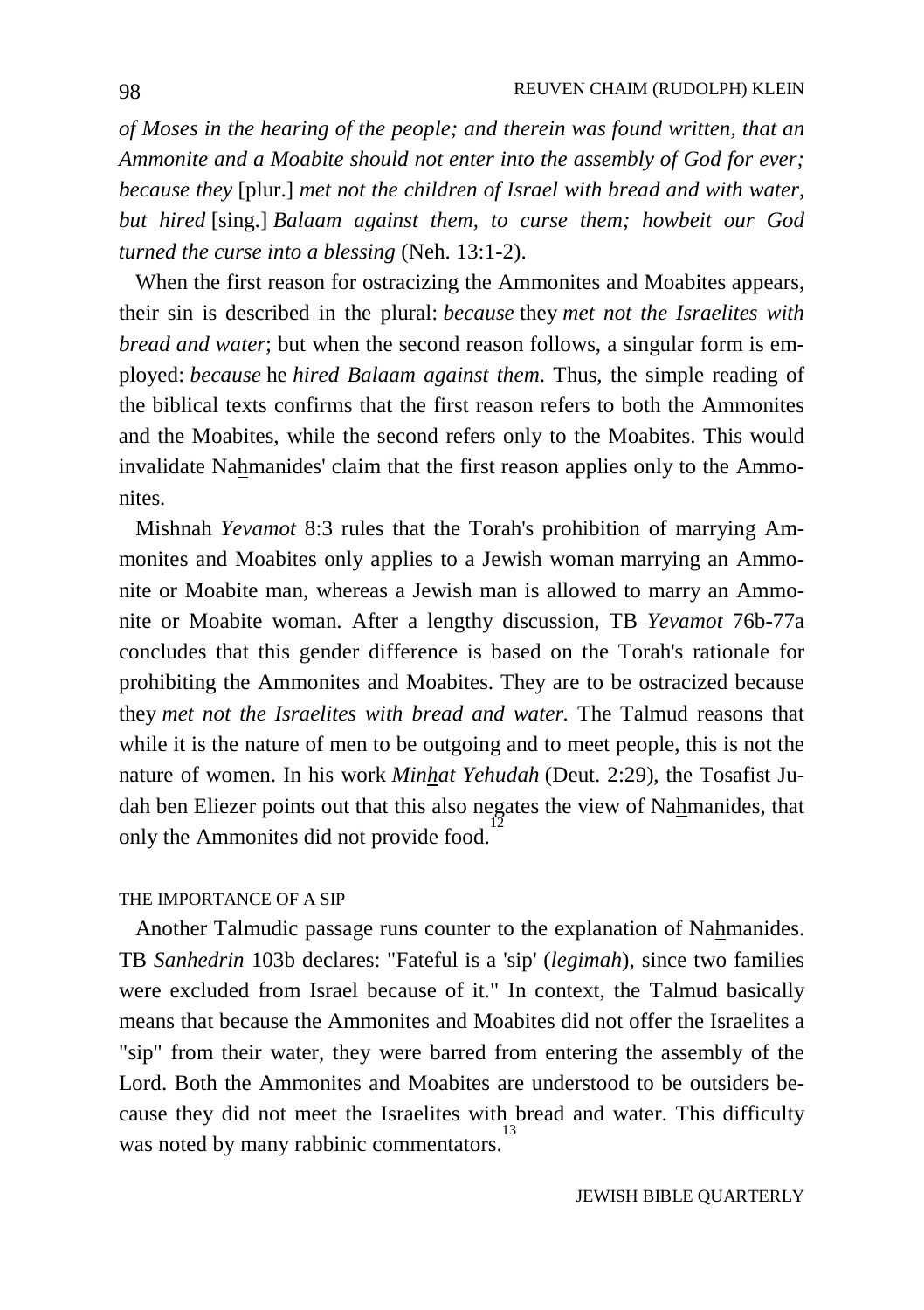R. Jakob Ettlinger (1798-1871) offers a delightful solution to the problem. He maintains that the episode in which the Moabites decide to collaborate with the Midianites in hiring Balaam to curse the Israelites can also be referred to as a "sip." *Moab said unto the elders of Midian: 'Now will this multitude lick up all that is round about us, as the ox licketh up the grass of the field'* (Num. 22:4). Here, the Moabites used a "licking" metaphor to express their fear that the Israelites would consume them. With that in mind, Ettlinger explains that when the Talmud proclaims, "Fateful is a 'sip', since two families were excluded from Israel because of it," this indicates two different reasons why the two different nations were ostracized: the Ammonites would not even offer the Israelites a "sip" of water, and the Moabites hired Balaam out of fear that the Israelites would consume the surrounding region as an ox licks up grass in the field.<sup>18</sup> It is not clear whether Ettlinger's response was made in all seriousness or with tongue in cheek, but one can easily counter it by noting that there is a difference between "sipping" and "licking."

#### NOTES:

1. Ibn Ezra and *Siftei Hakhamim* on Deuteronomy 2:29 explicitly ask this question and present this answer. See also Hizkuni (loc. cit.), who finds support for this in Deuteronomy 2:6, where God specifically tells Moses that he should purchase food and water from the Edomites.

2. S. D. Sassoon, ed., *Moshav Zekenim* (London, 1959) p. 473, quotes another approach in the name of Bekhor Shor which is not printed in his commentary. He explains that while it is true that the Edomites had refused the Israelites entry, Moses nevertheless assured Sihon that the Edomites had permitted the Israelites to travel over their territory so that Sihon would be more willing for them to do the same. Leaving aside the theological implications of Moses telling a lie to coax Sihon into granting the Israelites entry (with his lie being recorded in the Bible for posterity); it seems implausible that Moses would lie about something that could easily be disproved. This explanation may perhaps supplement that of Abrabanel (cited below, note 6), who states that even though the Israelites were refused entry by the Edomites and Moabites, they still passed through their lands.

3. Hezekiah ben Manoah (Hizkuni), a thirteenth-century French commentator of Rashi's school, mentions this explanation in his commentary to Deuteronomy 2:29.

4. S. Dickman, ed., *Beit ha-Behirah al Massekhet Yevamot* (Jerusalem: Makhon ha-Talmud ha-Yisre'eli, 1962) p. 280. Rabbi Israel of Bruna (1400-1480) offers the same explanation: S. D. Englander, ed., *Gilyon Rabbenu Yisrael mi-Bruna* (Lakewood: Makhon Mishnat Rabbi Aaron, 2001) pp. 112-3.

5. This begs the question as to why the Torah issued a blanket prohibition forbidding marriage with all Moabites. The Torah should have made an exception for the Moabites of Ar, who did indeed offer bread and water to the Israelites and were undeserving of punishment. Meiri answers that since the majority of Moabites did not meet the Israelites with bread and water, all